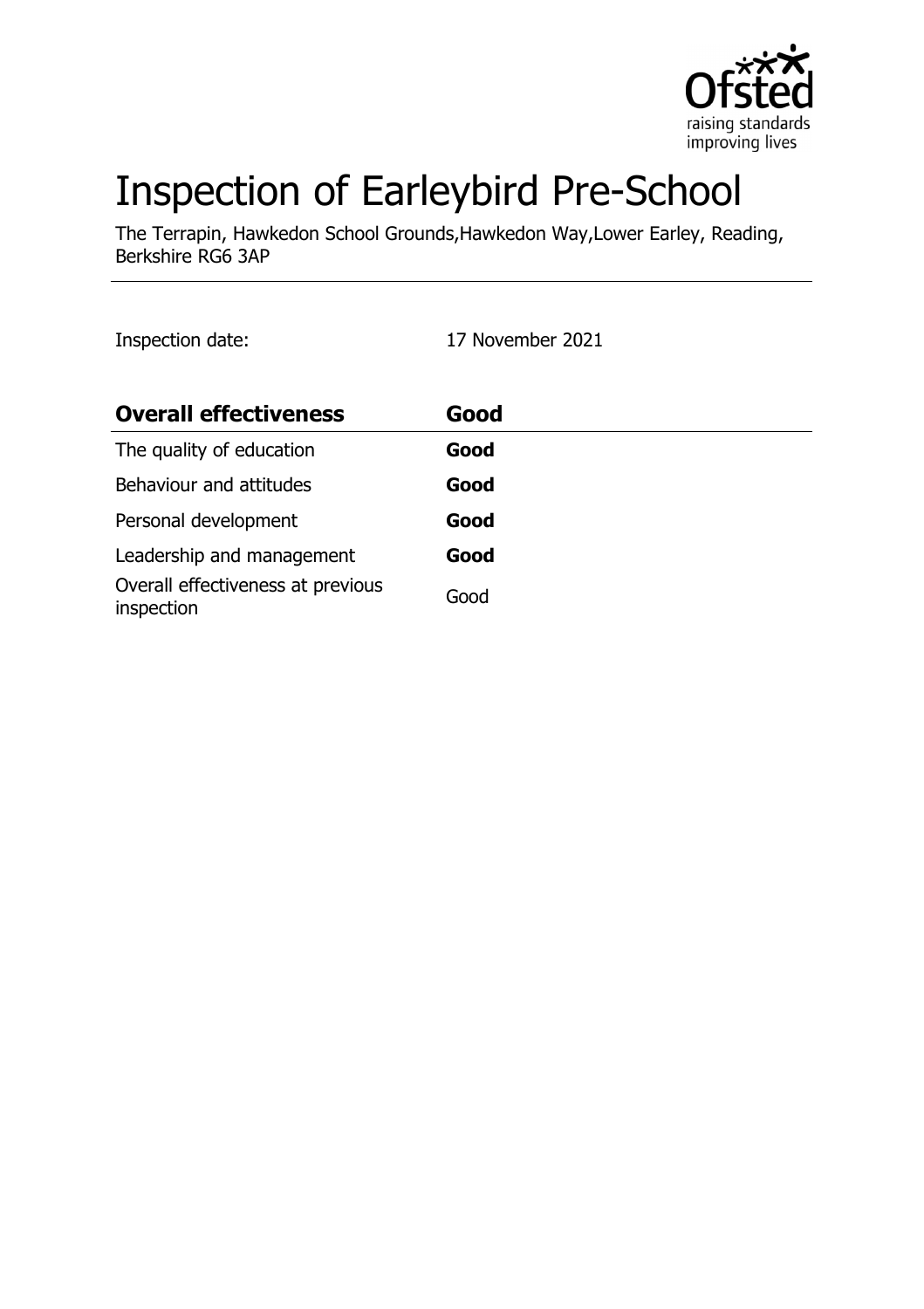

## **What is it like to attend this early years setting?**

#### **The provision is good**

Children are greeted enthusiastically by staff as they arrive at the warm and welcoming pre-school. The manager and staff have high expectations for children and are committed to providing an inclusive environment. The key-person system is securely in place and staff have a good knowledge of the children in their care. Children build warm, trusting relationships with their key person and show good levels of emotional well-being.

Children demonstrate a positive attitude to their learning and behave very well. Their emotional well-being is well supported. They manage their own feelings effectively and take part in activities with enthusiasm and excitement. Children demonstrate good levels of resilience as they approach each opportunity with a can-do attitude and try again if they struggle the first time. For example, when they struggle to put on their coats, staff reassure them that they can do it and praise them when they succeed. Children happily share and take turns, play alongside others very well and are extremely polite. They demonstrate respect for the staff and their peers.

Children make good progress in their learning. They benefit from a good range of activities to support their balance and coordination. In the garden, children walk across wooden planks and hold out their arms to balance. Younger children hold on to a member of staff's hand for support when necessary.

#### **What does the early years setting do well and what does it need to do better?**

- $\blacksquare$  The dedicated manager is supported well by her strong staff team. Together, they know the children very well and assess their development precisely. The curriculum is ambitious and designed well to prepare children for the next stages in their learning.
- $\blacksquare$  Children with special educational needs and/or disabilities (SEND) are supported well. The manager uses additional funding to provide one-to-one time with staff. Children with SEND are given high levels of attention and the support they need. The manager works closely with the special educational needs coordinator, other professionals and parents. Together, they put targeted plans in place to help children with SEND to progress in their development.
- Partnerships with parents are good. Home visits enable staff to gather information about children before they start attending, including what they know and can do. This enables staff to plan for children's learning from the outset. Parents comment that they are extremely satisfied with the service provided and with the good progress that their children are making.
- Overall, children benefit from many opportunities to support their communication and language skills. Throughout activities, staff provide a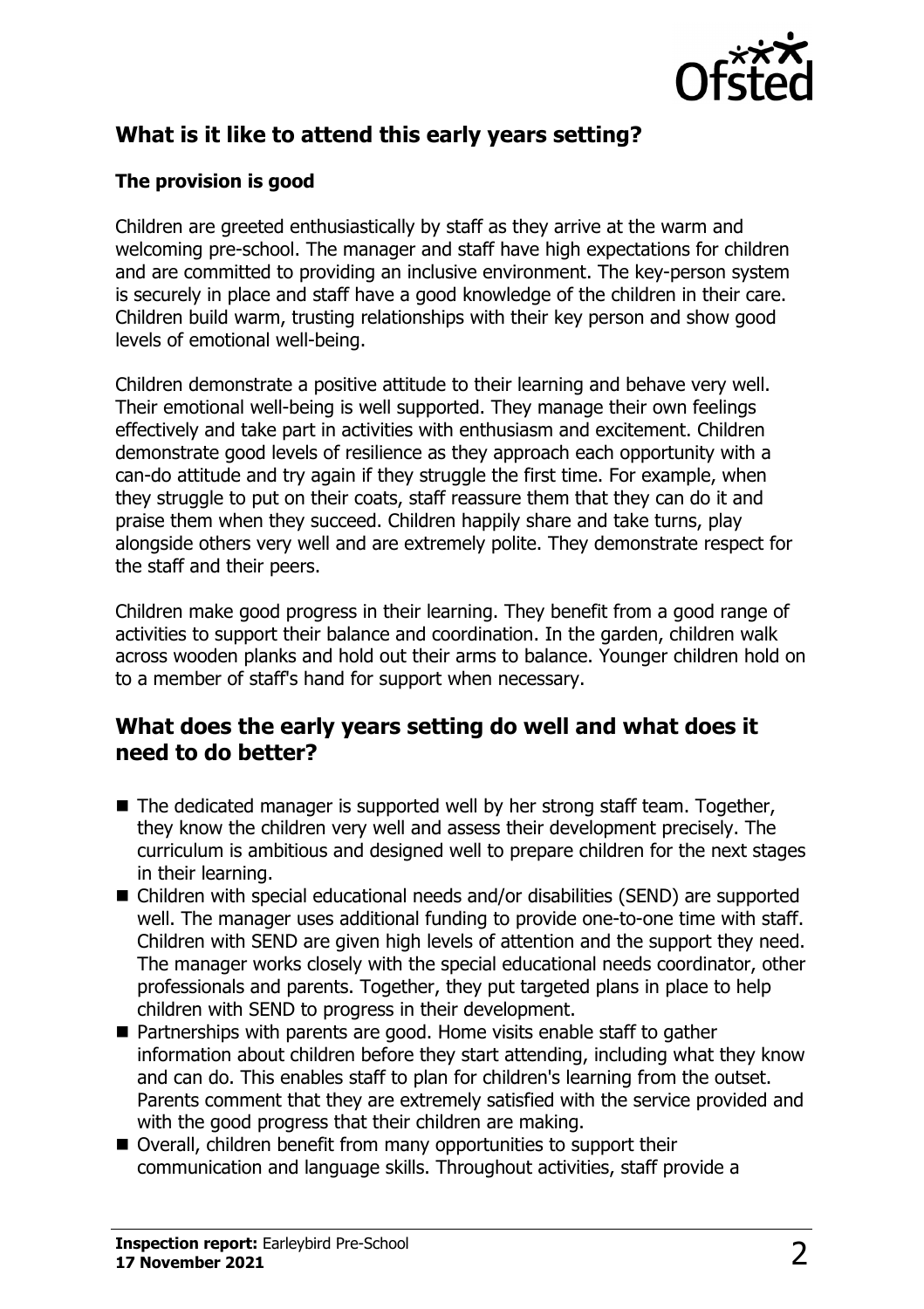

commentary, model good conversational skills and introduce new vocabulary. Most children are vocal and repeat familiar words and phrases in response to the staff's warm interactions. However, staff are not always quick to identify when the quieter and less confident children need further support to engage fully in their play, learning and conversations.

- Staff successfully promote children's good health and well-being. They teach them about good hygiene practices and ensure they benefit from regular physical activity, for example through weekly visits from a football coach. Children enjoy healthy snacks and learn about the importance of oral health through enjoyable activities. For example, they practise brushing teeth on toy dinosaurs and crocodiles and talk about the importance of visiting the dentist.
- Staff use their interactions with children to support, guide and extend children's learning. For example, when children identify a koala bear in the role play area, staff ask them where these animals come from. When children cannot answer, staff explain that they come from Australia. Staff extend children's knowledge by using a globe to show them Australia. Children use a magnifying glass to enlarge the country and excitedly tell staff that they have found a koala bear on the globe.
- $\blacksquare$  Leaders monitor staff regularly and observe them in their role. They make suggestions as to how staff can improve their practice. Overall, leaders plan targeted training opportunities to help staff develop their knowledge and skills. However, there is scope for even further development in some areas, to ensure that staff knowledge is at the highest level.

## **Safeguarding**

The arrangements for safeguarding are effective.

Staff are knowledgeable about child protection matters. They fully understand how to keep children safe and can confidently identify the possible signs that a child may be at risk. Staff keep their knowledge up to date by attending regular training and discussing a variety of scenarios about safeguarding. Thorough procedures and checks are in place for the recruitment of suitable staff. New staff receive a clear induction before they start to ensure that they fully understand their roles and responsibilities. This helps to keep children safe.

## **What does the setting need to do to improve?**

#### **To further improve the quality of the early years provision, the provider should:**

- $\blacksquare$  give the quieter and less confident children the support they need to always engage fully in their learning
- $\blacksquare$  continue to build on the programme of staff training so that their knowledge is constantly improving to the highest level.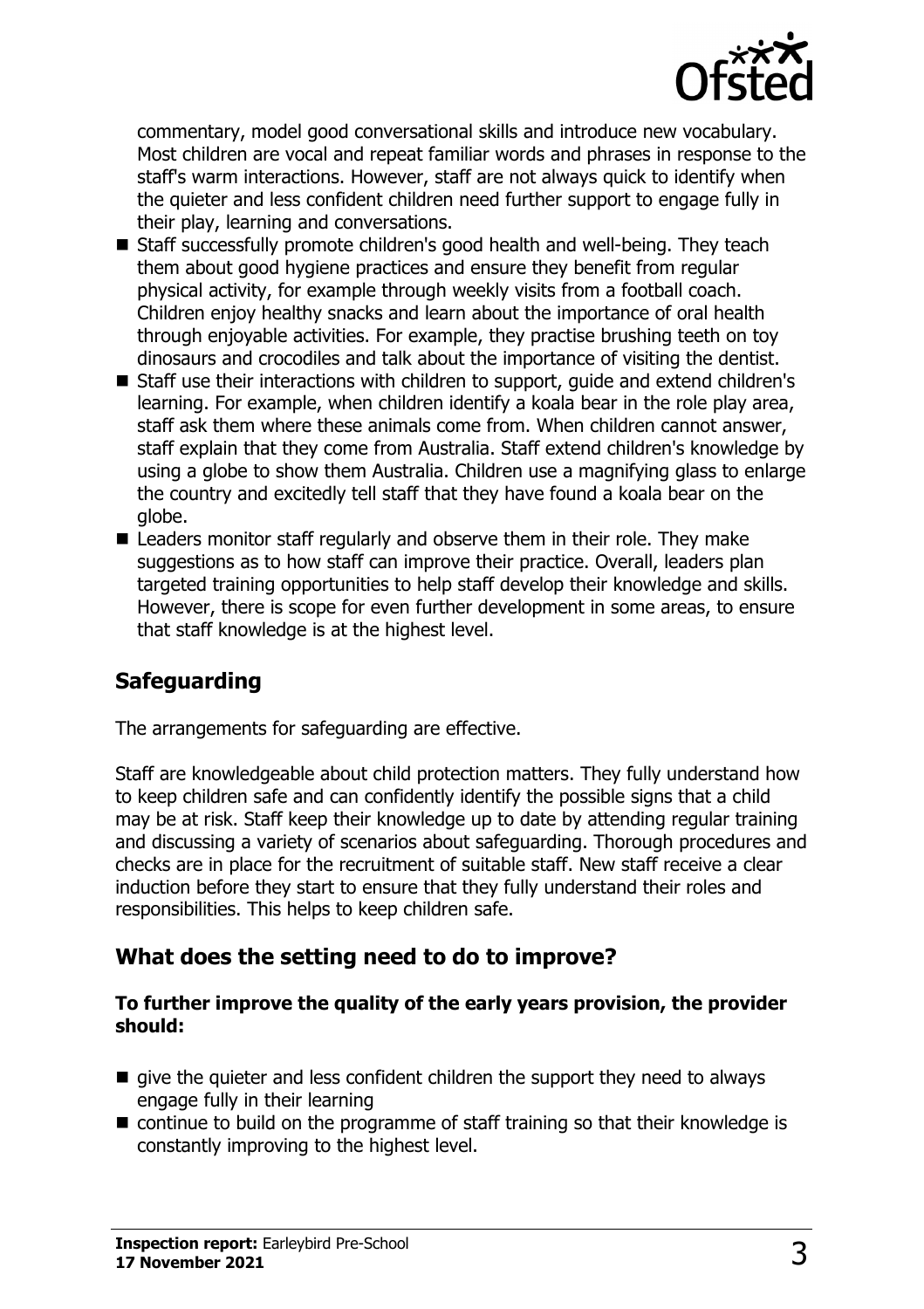

| <b>Setting details</b>                         |                                    |
|------------------------------------------------|------------------------------------|
| Unique reference number                        | 148652                             |
| <b>Local authority</b>                         | Wokingham                          |
| <b>Inspection number</b>                       | 10209319                           |
| <b>Type of provision</b>                       | Childcare on non-domestic premises |
| <b>Registers</b>                               | <b>Early Years Register</b>        |
| Day care type                                  | Full day care                      |
| Age range of children at time of<br>inspection | 2 to $4$                           |
| <b>Total number of places</b>                  | 45                                 |
| Number of children on roll                     | 53                                 |
| Name of registered person                      | Earleybird Pre-School Committee    |
| Registered person unique<br>reference number   | RP524304                           |
| <b>Telephone number</b>                        | 07986440308                        |
| Date of previous inspection                    | 14 March 2017                      |

## **Information about this early years setting**

Earleybird Pre-School registered in 1992. It is located in the grounds of Hawkedon Primary School, in Lower Earley, near Reading. The pre-school opens each weekday during school term time. Sessions are from 9am to 3.15pm. The setting receives funding to provide free early education for children aged two, three and four years. There are 12 staff who work with the children. The manager holds a level 6 qualification, six staff are qualified at level 3 and one member of staff holds a qualification at level 2.

## **Information about this inspection**

**Inspector** Ingrid Howell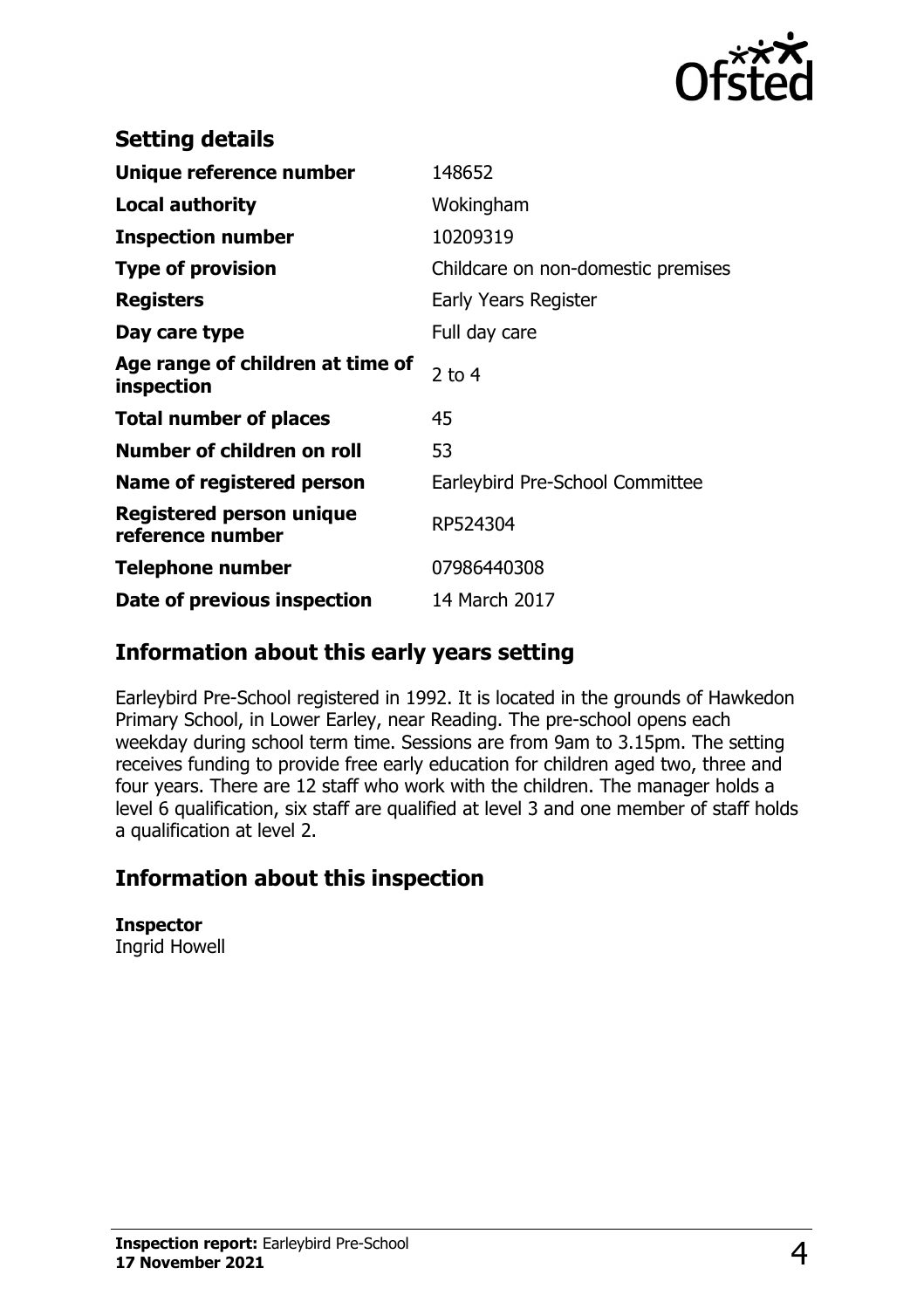

#### **Inspection activities**

- $\blacksquare$  This was the first routine inspection the provider received since the COVID-19 pandemic began. The inspector discussed the impact of the pandemic with the provider and has taken that into account in her evaluation of the provider.
- $\blacksquare$  The manager and the inspector completed a learning walk together and discussed how the curriculum is organised.
- $\blacksquare$  The inspector carried out a joint observation with the manager and discussed the quality of teaching.
- The inspector asked staff questions throughout the inspection to establish their understanding of how to safeguard children, and how they assess and plan for children's learning.
- The inspector observed the interactions between staff and the children and considered the impact on children's learning.

We carried out this inspection under sections 49 and 50 of the Childcare Act 2006 on the quality and standards of provision that is registered on the Early Years Register. The registered person must ensure that this provision complies with the statutory framework for children's learning, development and care, known as the early years foundation stage.

If you are not happy with the inspection or the report, you can [complain to Ofsted](http://www.gov.uk/complain-ofsted-report).